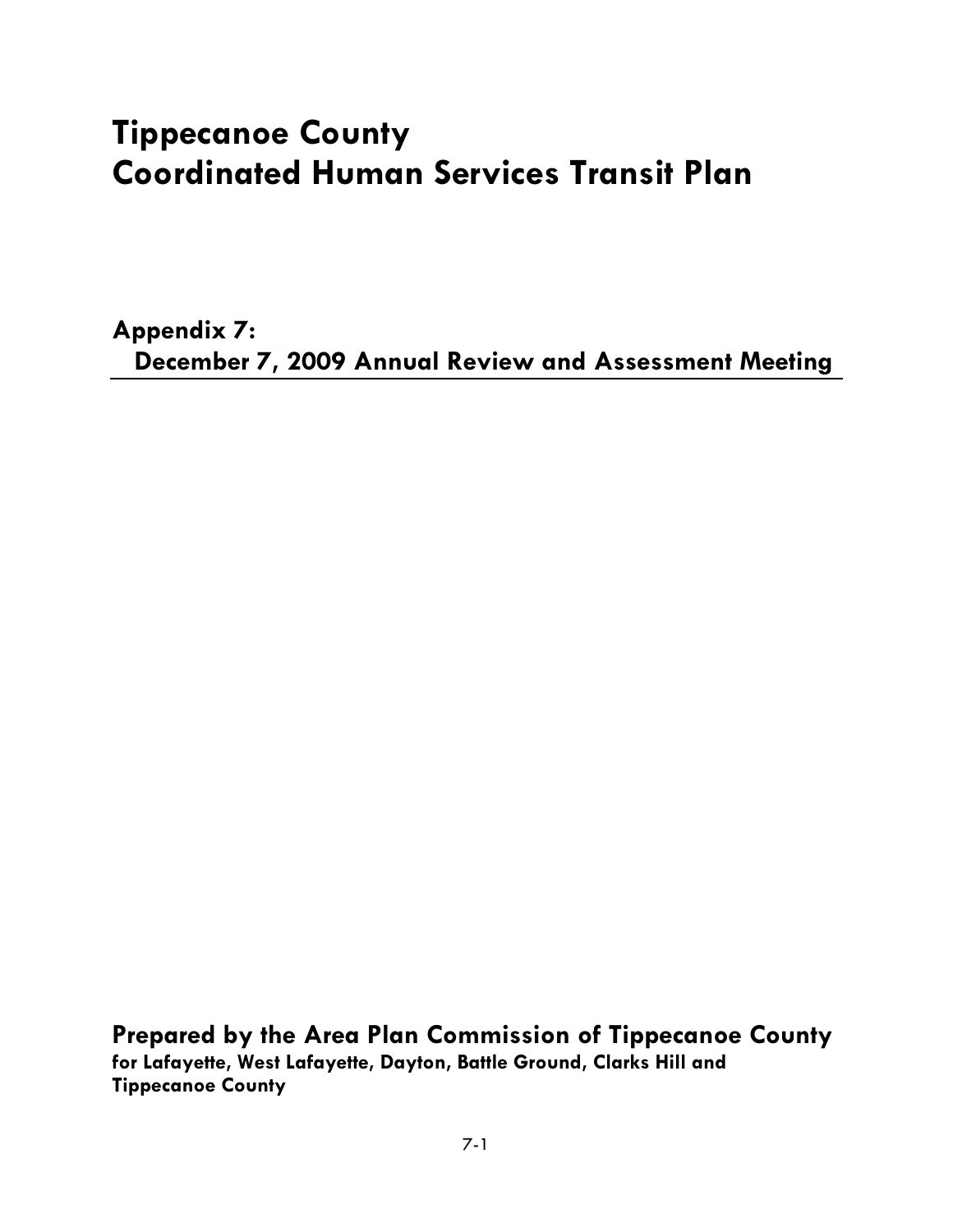**Area Planning Commission of Tippecanoe County Coordinated Human Services Transit Plan Annual Assessment Meeting December 7, 2009 Tippecanoe Room, Tippecanoe County Office Building** 

I. **Purpose**: Stakeholders met for the first annual assessment of the Coordinated Human Services Transit Plan (CHSTP). The CHSTP mission is to reduce and remove obstacles and improve transportation options for disabled, elderly and low income persons. The Plan requires an annual meeting of stakeholders to: report progress, facilitate the exchange of information, and identify new challenges.

#### **II. Stakeholders Present:**

Pat Calloway, Imperial Travel Catherine Moran, Tippecanoe County Council on Aging (TCCA) Stan Setlak, Tippecanoe County Council on Aging Dana Smith, Tippecanoe County Council on Aging Rhonda Jones, Wabash Center John Metzinger, CityBus Sallie Fahey, Area Plan Commission Shelley Hatke, Community & Family Resource Center (CFRC) Joann Vorst, Lafayette Adult Resource Academy (LARA) John Thomas, Area Plan Commission Doug Poad, Area Plan Commission

#### **III. 1st Year Status Report**

- A) Doug and Sallie reviewed the status of work done by APC on each of the strategies shown in the CHSTP.
	- 1. The development of a master list of transportation options in a color hand out for mass distribution has not progressed.
	- 2. APC staff continues to work on the draft thoroughfare plan; however, there is no target completion date. The Thoroughfare Plan requires both public and private developers to construct sidewalks when making road improvements within the urban area.
	- 3. The Plan states that an annual meeting should be held and today's meeting fulfills that requirement.
	- 4. Staff members have assisted CityBus in writing several grants for Job Access and Reverse Commute (JARC) and New Freedom funds. These funds have been used to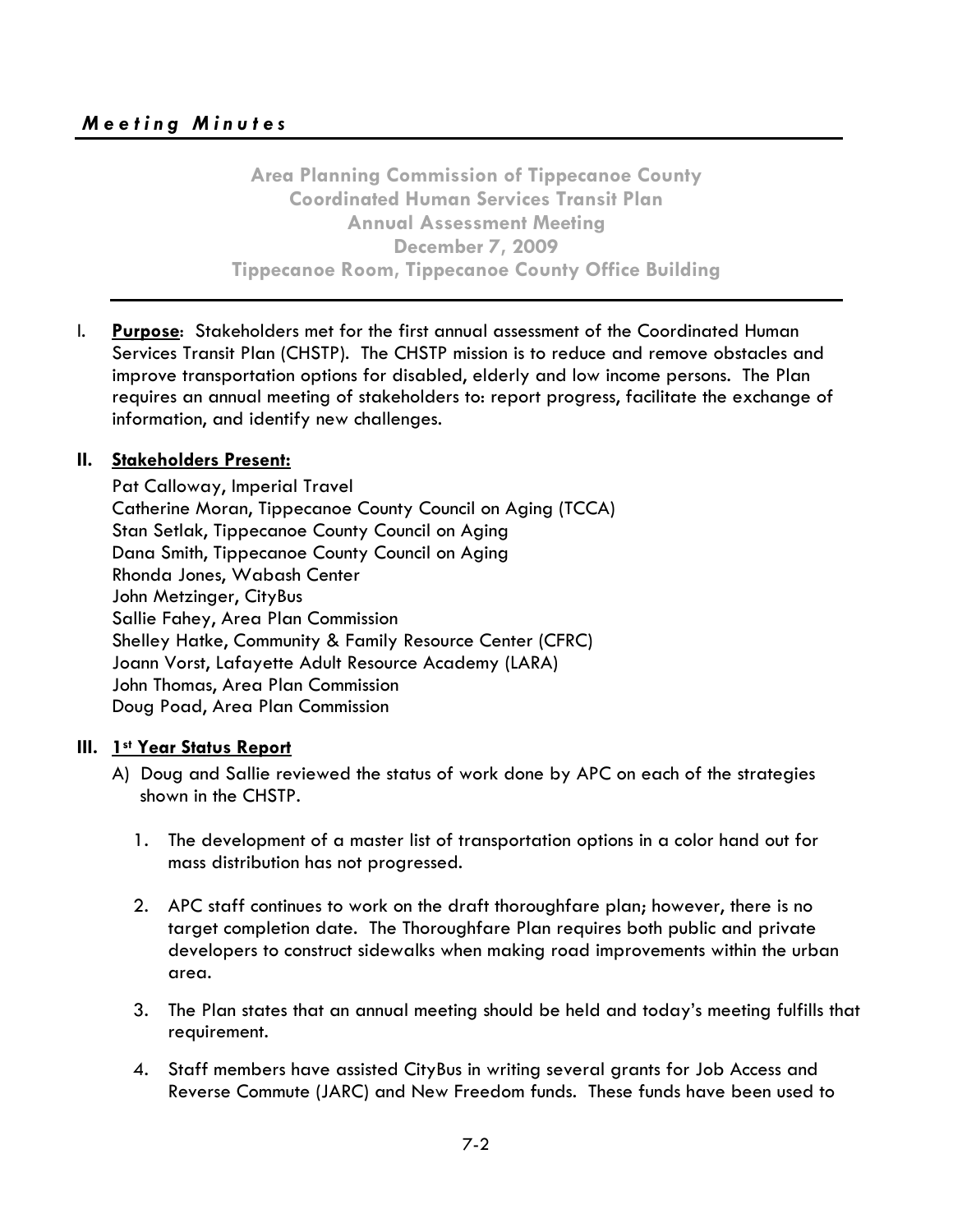provide service to the CR 350S employment area, Benjamin Crossing residential area, purchase new buses, provide some late night service (especially to one of the new hospitals) and address ADA challenges at the transfer center.

- context sensitive design when working with developers. 5. Staff uses the Thoroughfare Plan and Unified Subdivision Ordinance to encourage
- Purdue freshman that are ready to go; they put packets together upon request. 6. The Convention and Visitors Bureau does not have information packets designed for There is a list of what information is available for the packets and transit is on the list.
- 7. Doug reviewed the status of strategies for local and state governments.
	- a) He reported that many of the road construction projects have some form of sidewalks whether they are on one or both sides. He added that some projects have a trail and that staff is trying to implement a complete street design.
	- b) Increased street lighting continues to be a challenge for INDOT. The cities include lighting in their projects and gave CR 350S as an example.
	- snow removal strategies. c) Staff does not have any information to provide at this time on better sidewalks and
- 8. Sallie reported on three issues.
	- a) She is on an INDOT policy committee working to incorporate context sensitive solutions into the State's design manual.
	- b) There is money for transportation enhancements and each MPO has a dedicated amount of funds. In our area, these funds were most recently allocated to: constructing a sidewalk along SR 38 by the mall and partially funding the construction a trail along Northwestern north of Lindberg.
	- c) The last strategy under the local and state government list urges all government offices to be sited at locations appropriate to their clientele. This came out specifically because of WorkOne's relocation to Park East which has no bus service and no sidewalks. This is an ongoing problem especially with state offices. She stated that State Representative Randy Truitt invited her to suggest legislative needs. Her response included that the state needs to put teeth in their requirements for siting state offices in appropriate locations. She will continue to keep this issue in front of our state legislators.
- B) John Metzinger reported on current CityBus efforts, initiatives and service.
	- 1. Providing service to WorkOne continues to be an issue. The cost to provide service is elsewhere. At this time the board has decided to take no action. 7-3 between \$60,000 and \$100,000 or service would have to be discontinued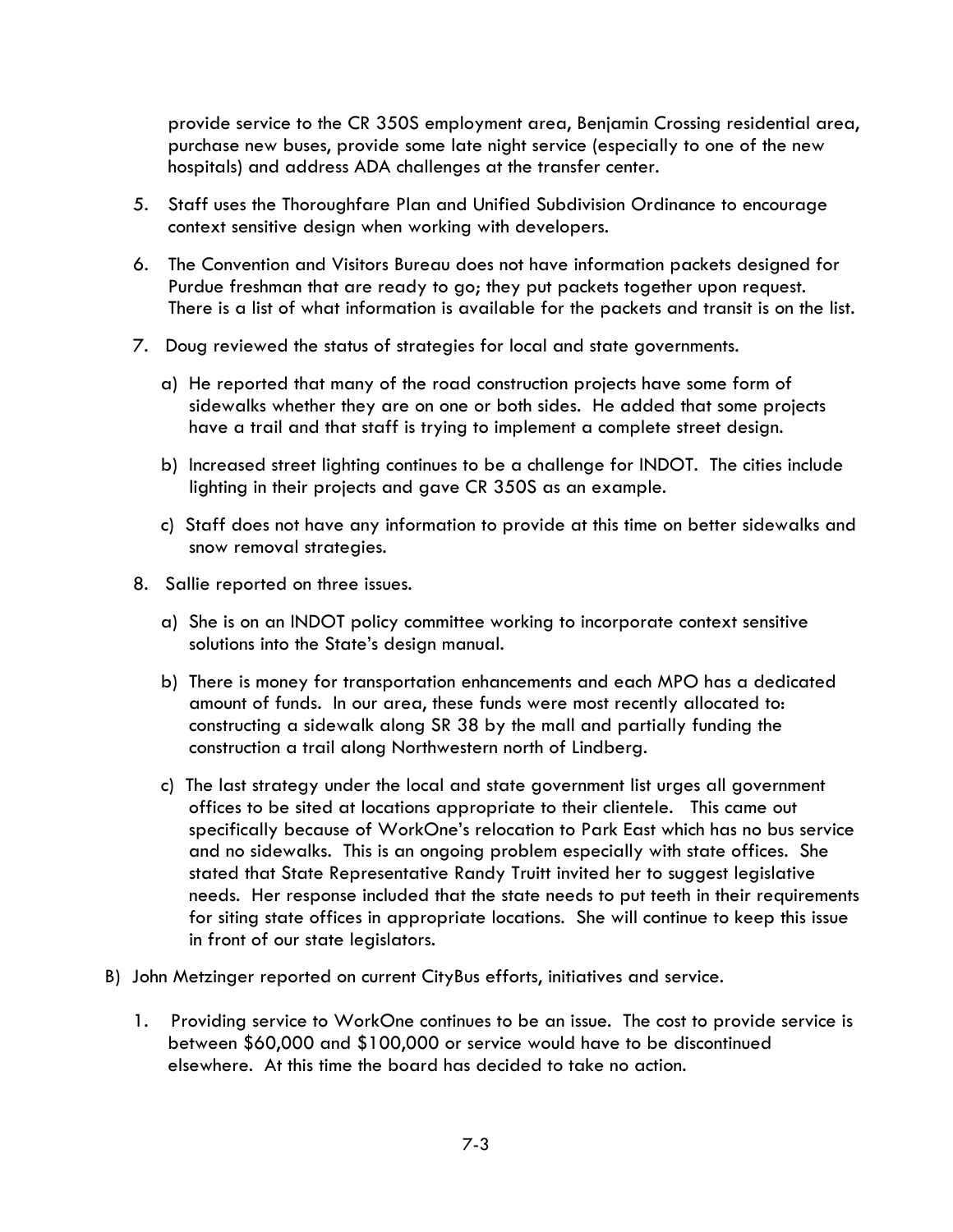- 2. CityBus now provides additional service to Access riders. Elderly and disabled riders who can normally use the bus can use Access service during inclement weather.
- 3. John stated that the meetings, discussion, and CHSTP have allowed CityBus to obtain federal funds. This year CityBus wrote grants to redevelop the downtown transfer center and continue service to the CR 350S area. Last year CityBus started serving Community Corrections, but ridership was so low that the board decided to discontinue service. JARC funds are being used to serve the CR 350S area and the Clarian Arnett Hospital. This past August, CityBus extended service to midnight on its core routes.
- 4. CityBus is in the process of designating formal bus stops and will require their use starting the first quarter of 2010. Nearly all of the signs have been installed in West Lafayette, but on only one route in Lafayette. John reviewed the currently process and the challenges of the current stop system. The new bus stop requirements should help riders understand CityBus better.
- 5. The redesign of the downtown transfer center is underway. CityBus is currently addressing the environmental requirements, pursuing right-of-way acquisition and looking for additional funding resources.
- 6. CityBus is developing an intelligent transportation system using a Computer Aided Design and Automatic Vehicle Location system through GPS. John explained that it provides better information about arrival times and it should be up and running by the spring of 2010. John added that it provides real user benefits. The wayside signs at the Levee and on campus already use this technology.
- 7. Three shelters were installed in 2009. Which brings the total number to 40 system wide. Three to five shelters are budgeted for 2010 with one to be installed on River Road as part of the new trail. IVY Tech has requested a larger shelter.
- 8. A travel training program has been started. It helps new riders understand how to use the transit system. The program is available to both individuals and groups. John commented that they do not provide occupational therapy.
- C) Rhonda Jones reported on current Wabash Center issues and progress.
	- 1. She complimented CityBus for helping address some of Wabash Center's needs.
	- 2. The Center obtained two buses this past spring. They plan to acquire four additional buses the spring of 2010.
	- 3. Rhonda brought up an issue/problem at the PayLess grocery store on Greenbush Street. There are no sidewalks and bus riders are waiting in the street for the bus. She added that even though Wabash Center is fairly close, no one walks down and waits at the shelter in front of the center.
	- 4. Rhonda added that she does not foresee any funding for transportation from Medicaid.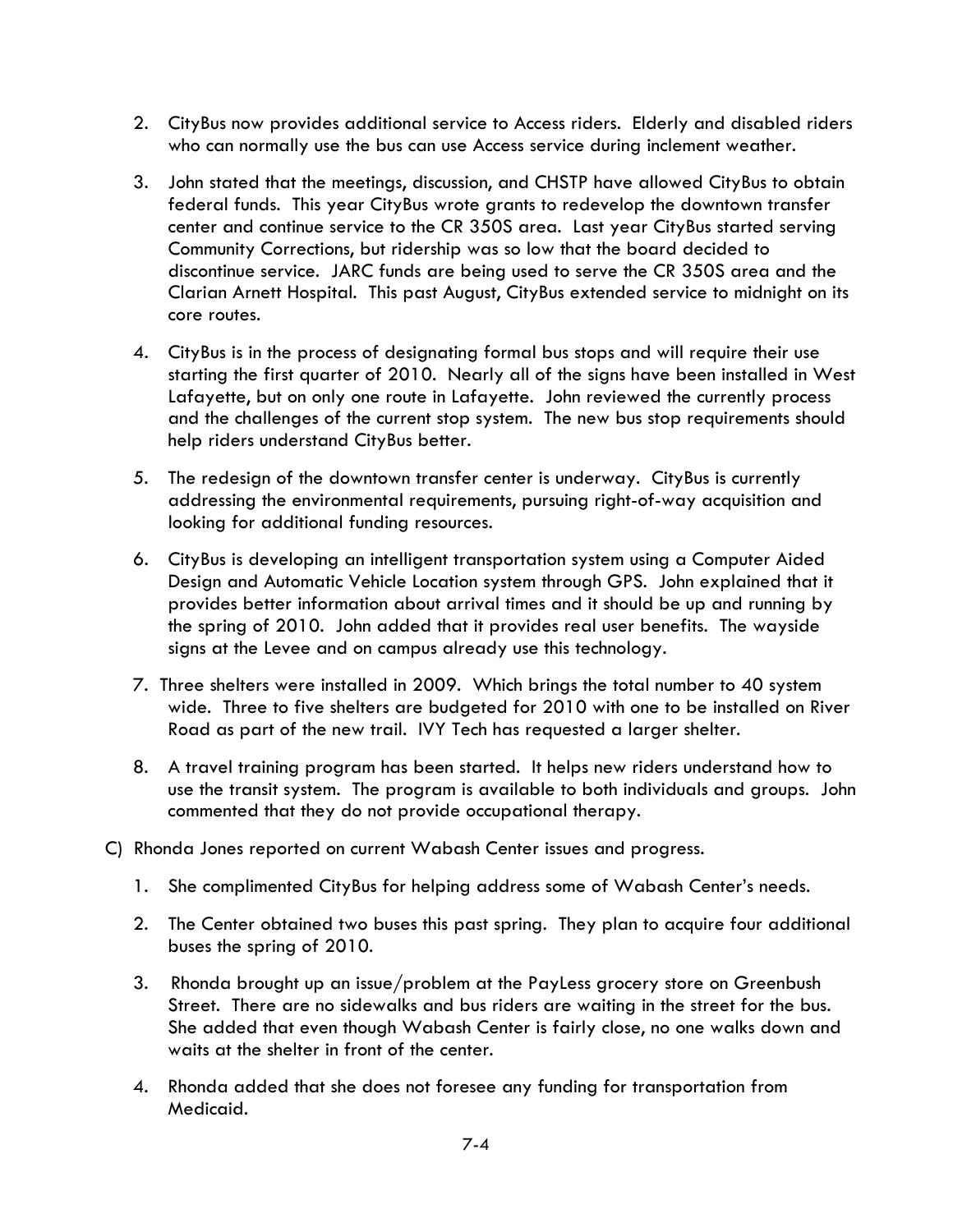- D) Joann Vorst from the Lafayette Adult Resource Academy stated that she hopes something can be done about WorkOne - it's a real problem. She stated that the Fairfield Trustee gives her bus tokens but they are useless. The bus only goes to Wal-Mart and then the walk to WorkOne is challenging. Joann added that WorkOne is only designed for the customer who has a car.
- E) Catherine Moran reported on Tippecanoe County Council on Aging (T.C.C.A.) activities.
	- there is some way to purchase it cheaper. 1. Their transportation program is important but it continues to have the same issues as in the past. Service is costly, approximately \$250,000 a year, and it only serves roughly 500 people. She added that gas is now the largest cost and she asked if
	- 2. The board is also looking at what is best for the people being served. Catherine reported that there is a perception that the Caravan is free and it is not. The system is donation based and not fee based. At this time the board is looking at what service is currently being provided and what can and cannot be provided.
	- 3. The Transportation Advisory Committee (TAC) is looking at scheduling software. The center would like to have it in place by June or July 2010. She added that others in the TAC group will also be purchasing the same software.
	- 4. Brian Jones, from INDOT, will be coming to Lafayette to help put an application together for vans. The agency is looking to purchase  $8/2$  (eight passenger with two spaces for wheel chairs) vans.
	- 5. Catherine asked if CityBus could place a bus stop on Scott Street in front of the Senior Center. Currently seniors are dropped off on South Street, have to cross the state road and then have the long walk to the center.
- discussion of issues, challenges and possible solutions. **IV. New Strategies and Activities to Address Gaps in Service:** Doug opened the floor for
	- mile away). Also noted was the absence of continuous sidewalks to the building. A. WorkOne Access – Everyone agreed the location is poor and only serves those who have cars. The location does not have bus service (the closest bus stop is approximately a half

# **Proposed Actions:**

- 1. Social service agencies need to contact state legislators and make them aware of the problem.
- 2. State legislators should be urged to require state agencies to select sites that are appropriate and accessible to their clientele.
- 3. Construct the missing portions of sidewalk from SR 26 to Work One.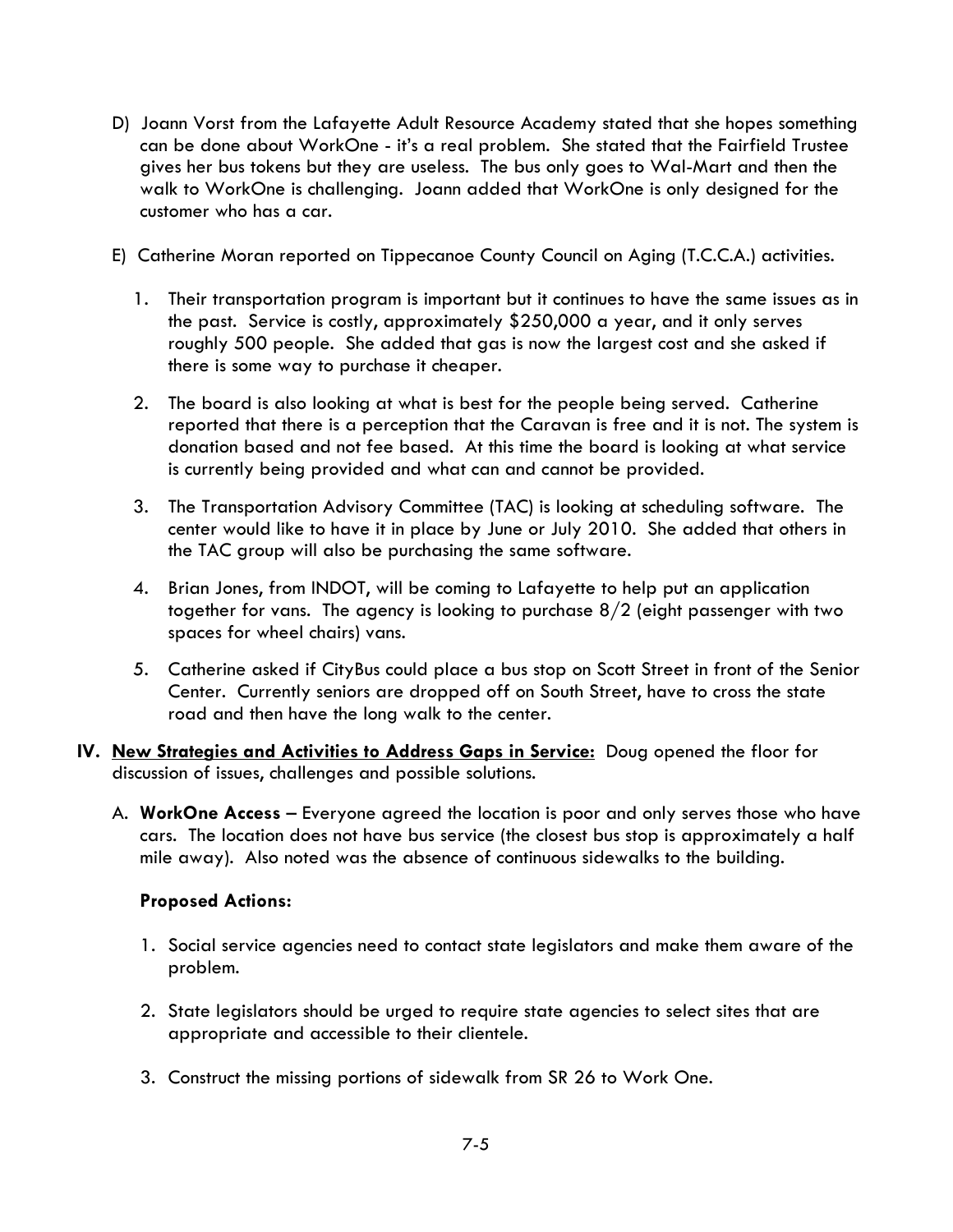B. **Access to All New State Offices Sites** – There is an ongoing problem that state offices are not located in areas that are accessible for all clients. Locations need to be served by the bus and have sidewalks.

#### **Proposed Actions:**

- 1. Investigate whether the state leases or owns the buildings.
- 2. Same proposed actions found under WorkOne Access.
- C. Missing Sidewalks that Inhibit Access to Important Destinations Missing sidewalks are pervasive throughout the area. Lack of sidewalks providing access to employment centers, the new call center on US 52, shopping areas (such as Greenbush Street where Payless is located), bus stops and other key areas comes at a cost to the environment and the economy.

 sidewalks are not built. Clients are forced to use a car rather than transit or walking. Government agencies do not consider the budgetary decisions of the public when

#### **Proposed Actions:**

- 1. Identify and map the location of social service agencies, employment areas, state offices and other key destinations using GIS, as a precursor to implementing needed sidewalk projects.
- 2. Strengthen the requirement that all local road improvements include sidewalks.
- areas discussed. 3. Seek CDBG, Weed and Seed and other funding to construct new sidewalks in the key
- 4. Sidewalks need to be construction to all business along US 52 and to employment centers elsewhere.
- budgets. D. **Purchase of Gas** – A large portion of transportation budgets go toward purchasing fuel; an example of this is the Senior Center budget. Price fluctuations also place a strain on

# **Proposed Actions:**

- 1. Explore the possibility of purchasing fuel from either the city or county.
- 2. Organize a coalition of non-profit agencies to purchase gas collectively.
- 3. Explore the idea of purchasing fuel and maintenance services from City Bus.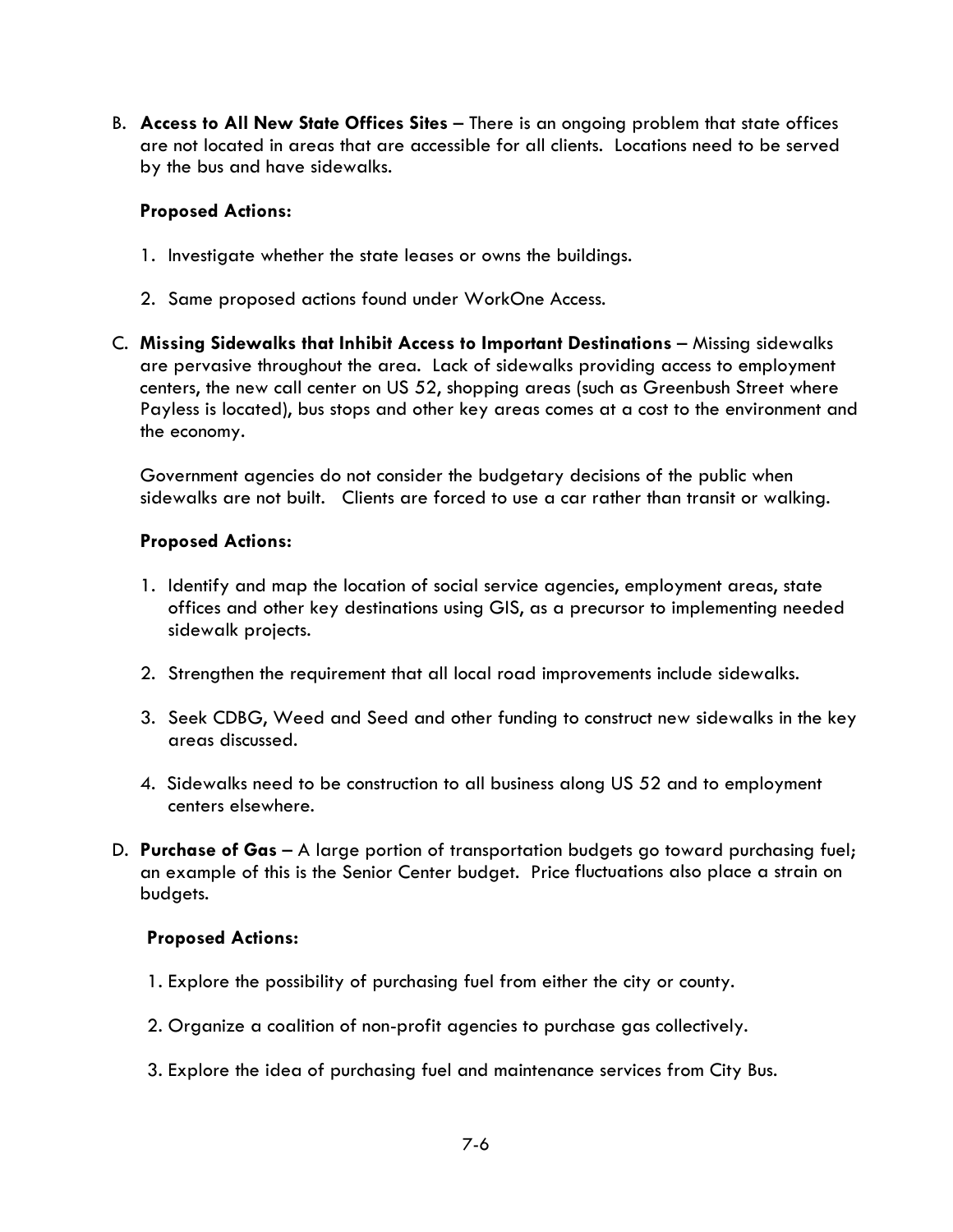- 4. Look into the possibility of an agreement with a fleet supplier.
- E. **Bus Stop Access to the Social Service Agencies**  Nearest bus stop to the Senior Center requires a long walk by clients. The question was also asked, do other social service agencies have direct access to CityBus? No one knew the answer.

# **Proposed Actions:**

- 1. CityBus look into modifying its routes to drop-off clients on Scott Street in front of the Senior Center.
- 2. Provide educational material to Senior Center clients informing them where the closest bus stop is located.
- 3. Map the location of social service agencies, bus routes and sidewalks using GIS. Compare routes to the locations and explore the possibility of adjusting routes to better serve the agencies.
- 4. Ask other social service agencies whether they have direct access or not.
- F. **Information Regarding Licensing Requirements for Smaller Buses**  INDOT's Section 5310 packet (Elderly and Person with Disabilities Capital Grant Program) does not mention what type of operator's license is needed to operate the smaller buses. However, information from the Bureau of Motor Vehicles states that a Commercial Driver's License (CDL) is needed. There appears to be confusion as to whether a driver is required to have a CDL or not.

# **Proposed Action:**

Contact the BMV for information on licensing for smaller buses. The information should be passed on to INDOT.

G. **Funding** – Providing transportation is costly and finding additional funds is a challenging issue, particularly through Medicaid.

# **Proposed Actions:**

- 1. Continue to pursue current funding sources.
- 2. Monitor funding options in the new Federal transportation reauthorization bill.
- 3. Explore the possibility of purchasing fuel and maintenance services from CityBus.
- 4. Look at how Area IV Agency on Aging operates its rural transportation service for applicability to other agencies.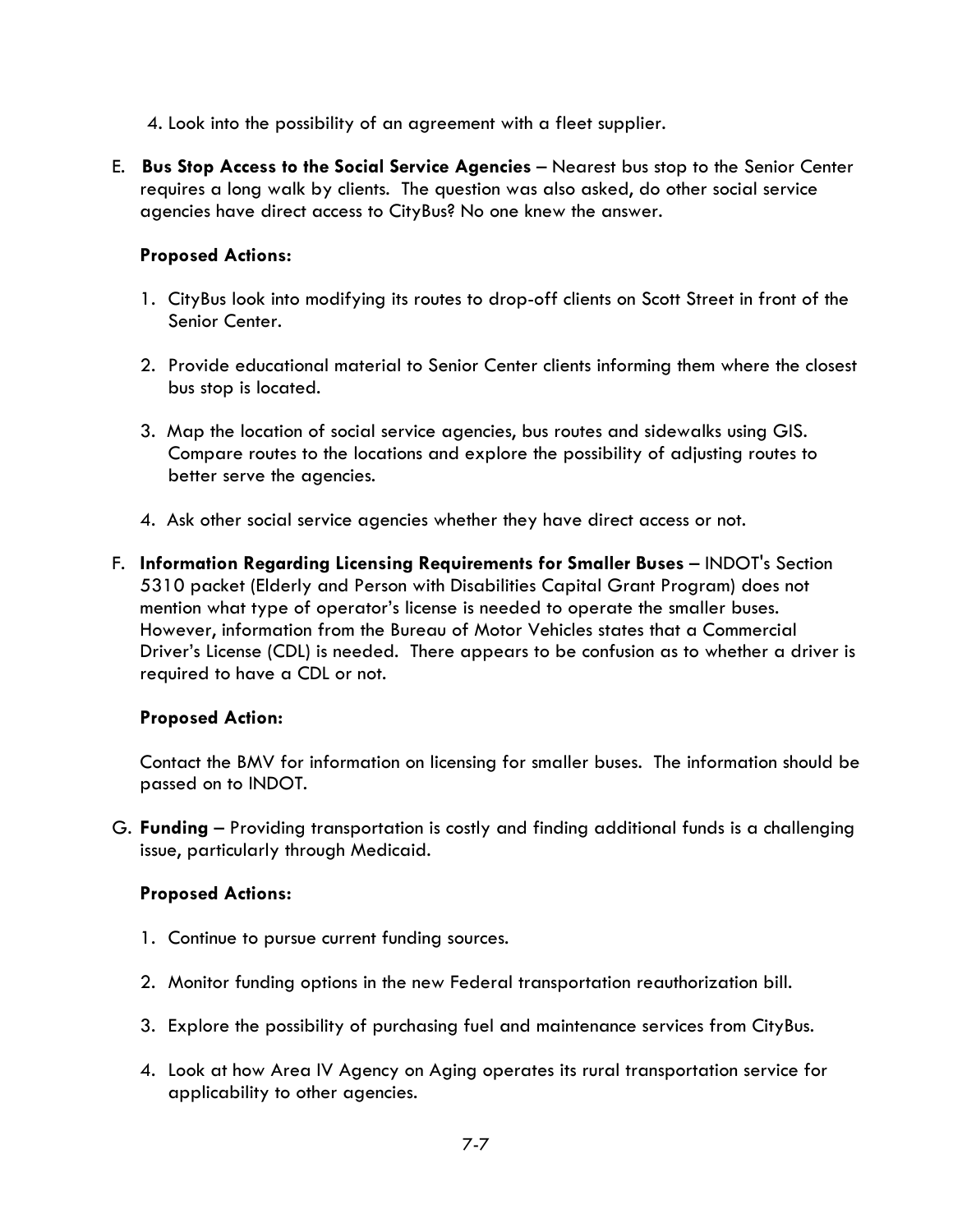H. **Inadequate Transit Service for Second and Third Shift Employees** – Second and third shift employees who use transit services still are not adequately served. Although JARC funds have extended core bus routes to midnight, funding is only year to year and all routes were not extended. A gap still exists.

# **Proposed Actions:**

- 1. Circulate information to agencies and employers indicating which CityBus routes operate later to ensure workers are aware of existing available service.
- 2. Determine which private companies have the ability to transport workers in the evening and provide the information to agencies.
- 3. Reapply for federal funds in order to provide late night service.
- I. **Lack of Transit Service for Special and Social Events**  There is a lack of service for social events.

#### **Proposed Actions:**

- 1. Ensure regular CityBus and Access users are aware of routes and extended service hours for core routes. Publish the information through the media, private and social service agencies and in schedules for users. Also provide the information online.
- 2. Coordinate with available private providers for event service and provide the information as in number 1 above.
- 3. Explore the possibility of coordinating with churches to provide transportation to special events.
- 4. Keep the option open of coordination with the Senior Center if funding becomes available.
- 5) Establish a drop off location at the Senior Center or at any other social service agency.
- J. **Insurance Issues with Volunteer Drivers**  Whose insurance would cover a driver sued by a passenger? Does an agency's insurance cover the medical bills of the driver if they are hurt in an accident?

# **Proposed Actions:**

1. Make sure all applicable insurance companies have been consulted regarding liability and coverage.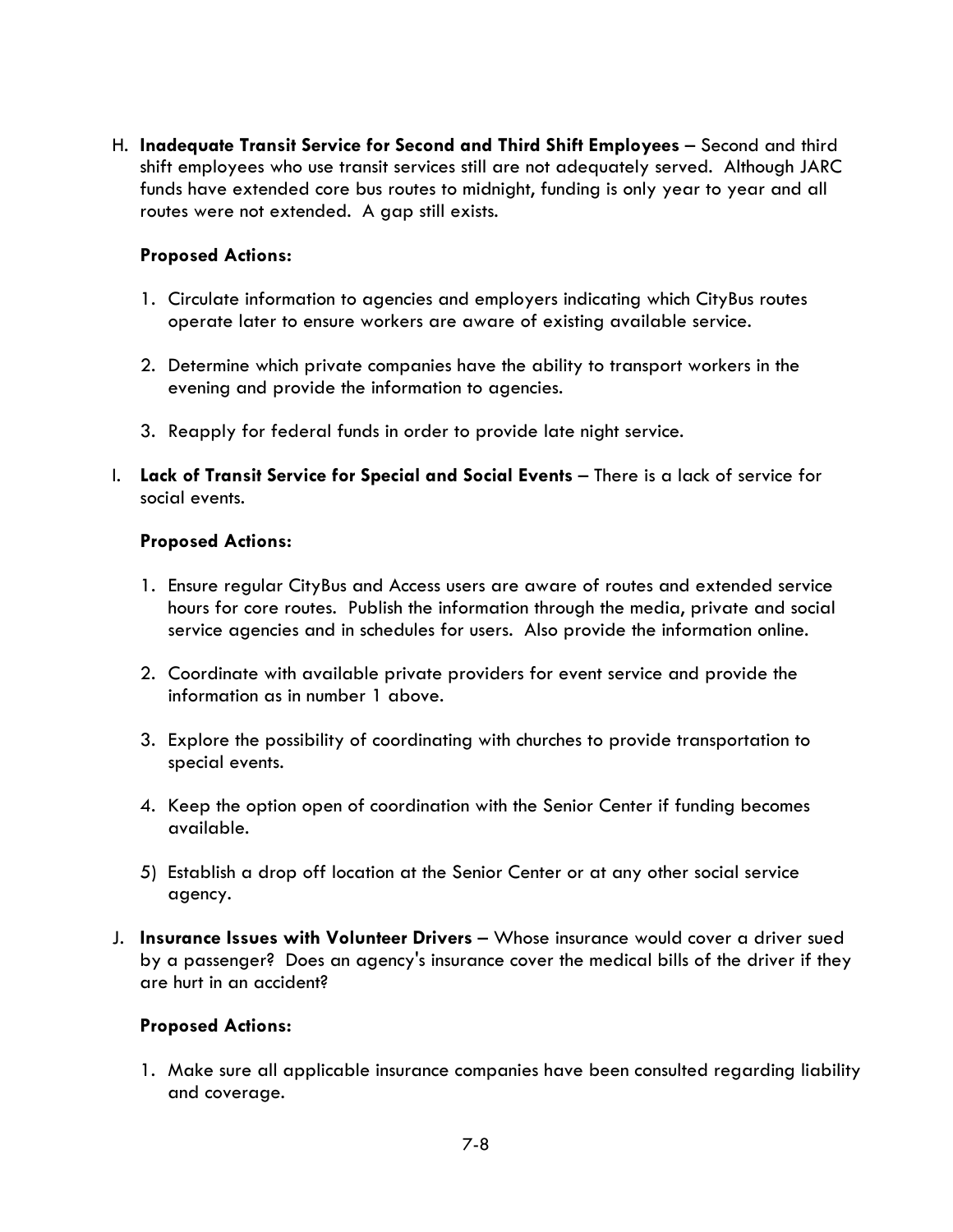- 2. Develop universal information on insurance issues and provide the information to the applicable transportation providers.
- K. **Excessive Travel Time to Some Destinations**  It takes a long time to travel from the west side of town to the east side. From downtown to the Clarion Hospital, for example, it takes 45 minutes.

#### **Proposed Action:**

Map the locations of social and health service agencies, bus routes and sidewalks using GIS, and compare routes to the location of social service agencies and explore the possibility of adjusting routes to better serve riders to these agencies.

L. **Rider Perceptions** – The cost to run the transportation program offered by TCCA is significant. There are limits to what the agency can provide. Costs are rising and some service has already been discontinued. There is also a perception that Care-A-Van service is free. How can TCCA change this perception and continue to provide service without limiting or discontinuing service?

#### **Proposed Actions:**

- 1. Publish information about the true cost of providing Care-A-Van service to its riders.
- 2. Encourage Care-A-Van riders to use CityBus or private companies by educating them about both options.

# **V. Additional Comments:**

There is a misprint in the CHSP document. On page 68, under the Education/Information strategy under Nonprofit Organizations, the words should read "habilitation trainers," not "habitat trainers."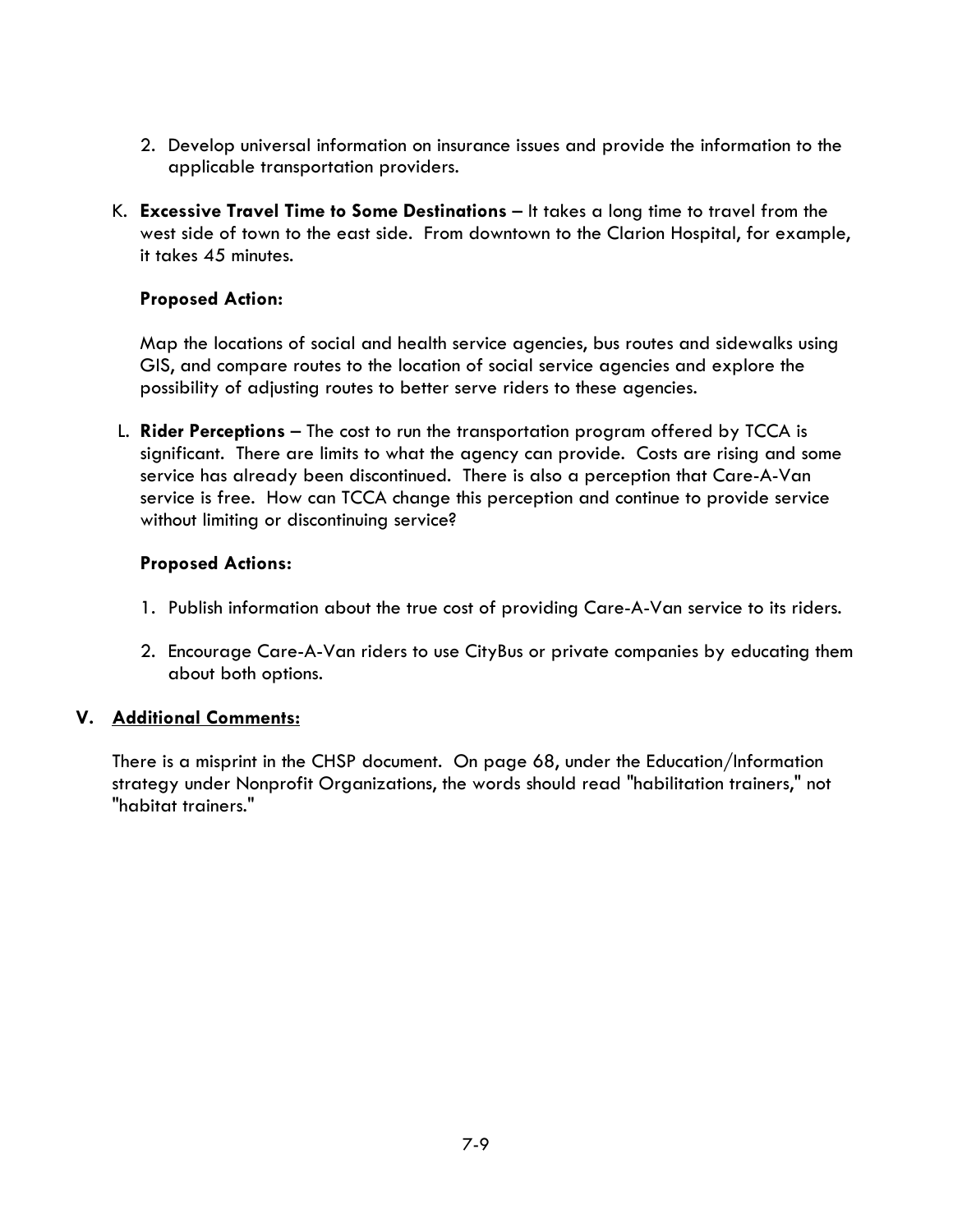# *Meeting Agenda*

| THE<br>r e a                                                                                                                                                                    | a <sub>n</sub>                                                                                                   | $o$ $m$ $m$ $i$ $s$ $s$ $i$ $o$ $n$<br>TIPPECANOE COUNTY<br>of |
|---------------------------------------------------------------------------------------------------------------------------------------------------------------------------------|------------------------------------------------------------------------------------------------------------------|----------------------------------------------------------------|
| 20 NORTH 3RD STREET<br>LAFAYETTE, INDIANA 47901-1209                                                                                                                            | (765) 423-9242<br>(765) 423-9154 [FAX]<br>ww.tippecanoe.in.gov/apc                                               | SALLIE DELL FAHEY<br><b>EXECUTIVE DIRECTOR</b>                 |
|                                                                                                                                                                                 | <b>Tippecanoe County</b><br>Coordinated Human Services Transit Plan<br>Annual Review and Assessment Meeting      |                                                                |
|                                                                                                                                                                                 | Tippecanoe Room, Tippecanoe County Office Building<br>December 7, 2009<br>1:30 p.m.                              |                                                                |
| A) Welcome and Introductions                                                                                                                                                    |                                                                                                                  |                                                                |
| purpose of the annual meeting                                                                                                                                                   | B) Brief review of the Plan, its strategies and project priorities, and the                                      |                                                                |
| C) Progress Reports<br>Area Plan<br>٠<br>٠<br>City Bus<br>٠<br>۰<br>Non-Profit Agencies<br>٠<br>Retailers & Businesses<br>Developers<br>٠<br><b>Purdue University</b><br>Others | <b>Local and State Government</b><br><b>Convention and Visitors Bureau</b><br>Tippecanoe County Council on Aging |                                                                |
|                                                                                                                                                                                 | D) New Issues and Challenges - Open Discussion                                                                   |                                                                |
|                                                                                                                                                                                 | E) Proposals for Meeting New Issues and Challenges - Open discussion                                             |                                                                |